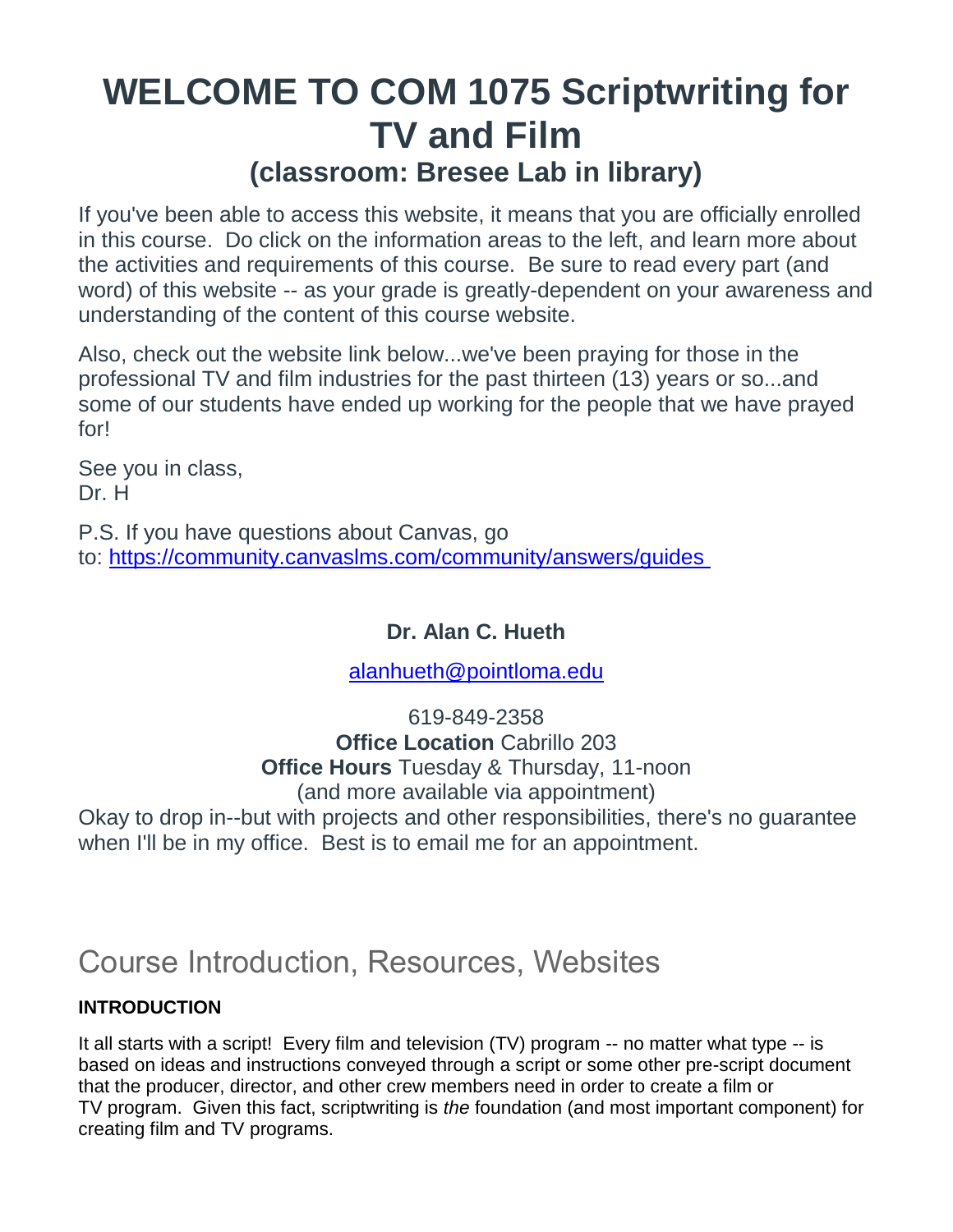The past 39 years of innovation -- starting with the inception of cable TV (especially HBO and CNN) followed by the internet --has created an explosion of new television and film program content throughout the world. With this expansion has come a huge need for creatively-skilled and dependable writers who have the ability to write many different forms and types of scripts for all of the different types of film and television programs.

This course is based on these facts. It is a survey of the scriptwriting process and the techniques for writing scripts for a variety of different program forms for TV, film, and new media. It is a hands-on course--designed to give you experience in writing scripts for the *most common* types of shows on TV and film. These include interview shows, news/documentaries and reality shows, TV commercials, public service announcements (PSA's), television show promos and film trailers, corporate and educational media, and TV and film drama and comedy.

Your understanding of the approaches and techniques of scriptwriting will be broadened and deepened through reading, screening, discussion, analysis, and practice in writing these different kinds of programs. You'll learn the craft and conventions of scriptwriting by experiencing the writing process--first hand-- through individual and group exercises and scriptwriting assignments.

#### **RESOURCES**

You have two resources for this course:

1. The textbook for this course is *Writing Scripts for Television, Film & New Media* (Links to an external site.), Alan C. Hueth, Taylor & Francis Publishing, London, UK, February, 2019, and is available in the book store on campus. And here's the textbook **[website](https://routledgetextbooks.com/textbooks/9781138618107/)** (Links to an external [site.\).](https://routledgetextbooks.com/textbooks/9781138618107/) It includes chapters on all course content; and

2. The textbook chapter's website content will also be available soon! There are hundreds of links to full programs and clips of the different film, television, and new media programs AND supplemental readings...I'll provide the URL when the website is available.

#### **PLNU Media Comm WEBSITES**

#### **Get to Know the** *Point TV*

Acquaint yourself with some cool Point TV websites below to guide you for this assignment! See all kinds of projects and films that can inform, inspire, and stir some creative thinking for this course and beyond.

Here's the *[Point TV](https://pointtvplnu.com/) (Links to an external site.)* website that includes show descriptions, production schedules, crew lists for shows, press releases/news about the latest news about the station and the media com and multimedia journalism students and their activities. Some of these shows were born in this course AND many scripts of the shows were written in this course!

## Student Learning Outcomes (SLO's)

# The**BIG 10!**

As a result of taking this course, you will be able to do the following: demonstrate an understanding and/or ability to...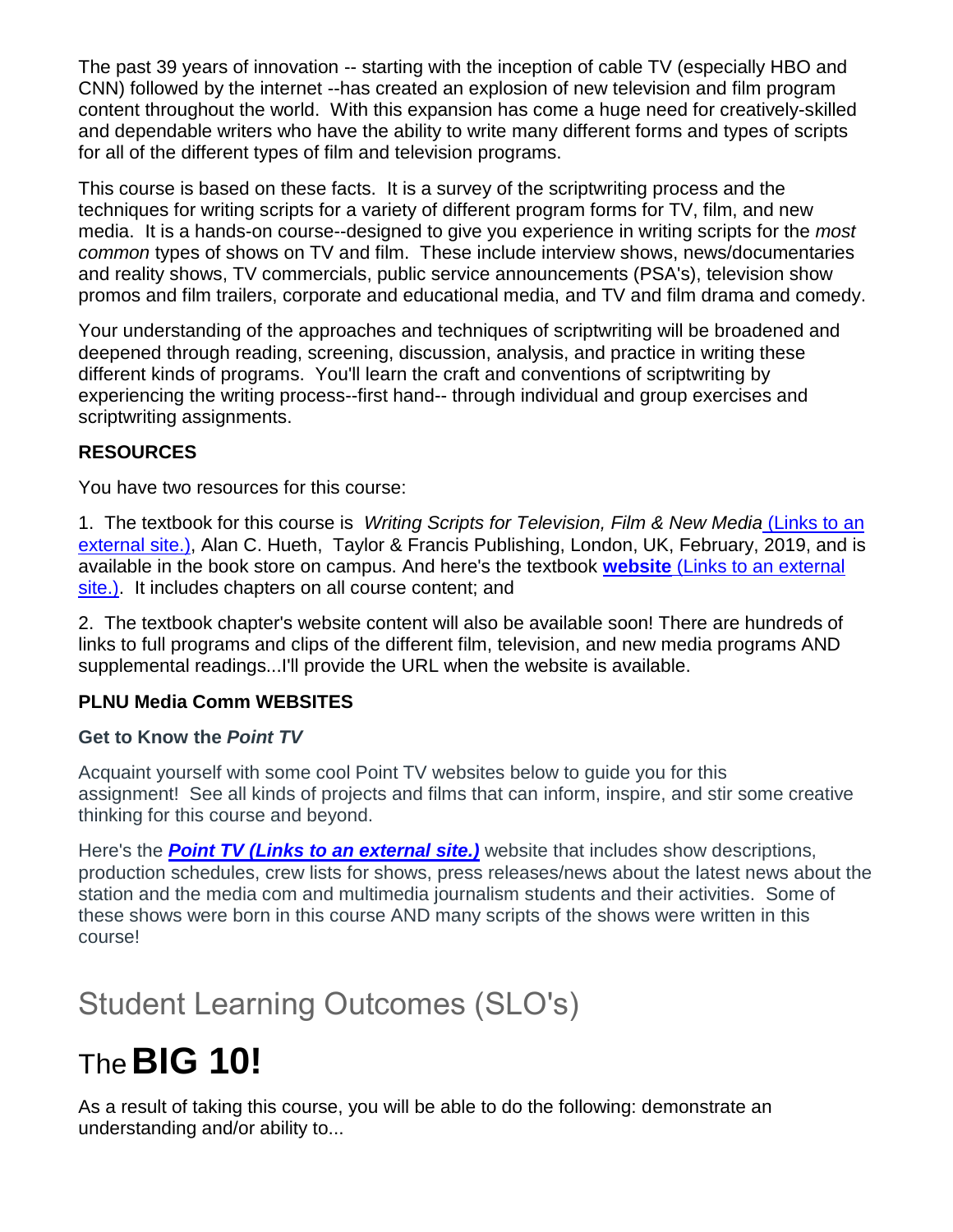1. ...apply the elements and principles of drama in writing scripts for film, TV, and new media programs;

2. ...practice the creative process for writing scripts for the different types of film, TV, and new media programs;

3. ...do basic pre-script research for film, TV, and new media scripts;

4. ...formulate communication objectives for film, TV, and new media programs, and write scripts that accomplish those objectives;

5. ...envision creative concepts in scripts for film, TV, and new media programs;

6. ...write scripts in the conventional and professionally-correct script formats for film, TV, and new media programs;

7. ...rewrite script material that has been critiqued and returned to you--for making changes/writing additional drafts, etc.;

8. ...identify important legal and ethical dimensions of scriptwriting;

9. ...identify ways to prepare and get started as a scriptwriter for TV, film, and new media; and

10. Demonstrate an appreciation for, and an ability to give and receive constructive criticism of your own and others' creative ideas and scripts.

## **Activities**

The course learning outcomes will be accomplished through the following activities:

- $\bullet$
- Mini-lectures
- Textbook readings and chapter reports
- Supplemental internet readings on scriptwriting
- Active student discussions of course topics -- based on the readings and website contents
- Viewing, analysis, and critique of student-produced and professional, award-winning TV/film/new media programming
- In-class notes/outlines/exercises and follow up
- In-class, ungraded individual and group writing exercises and case studies
- Discussions and feedback on individual and group writing exercises and case studies
- Graded scriptwriting assignments
- Analysis and critique of your own and other's concepts and scripts

## Evaluation: Assignments, Points & Grading Scale, Policies

Scriptwriting for.... book reading reports and In-Class Lecture Notes 20 @ 10 points 200<br>each

*Who I Am* Script Formatting Assignment 100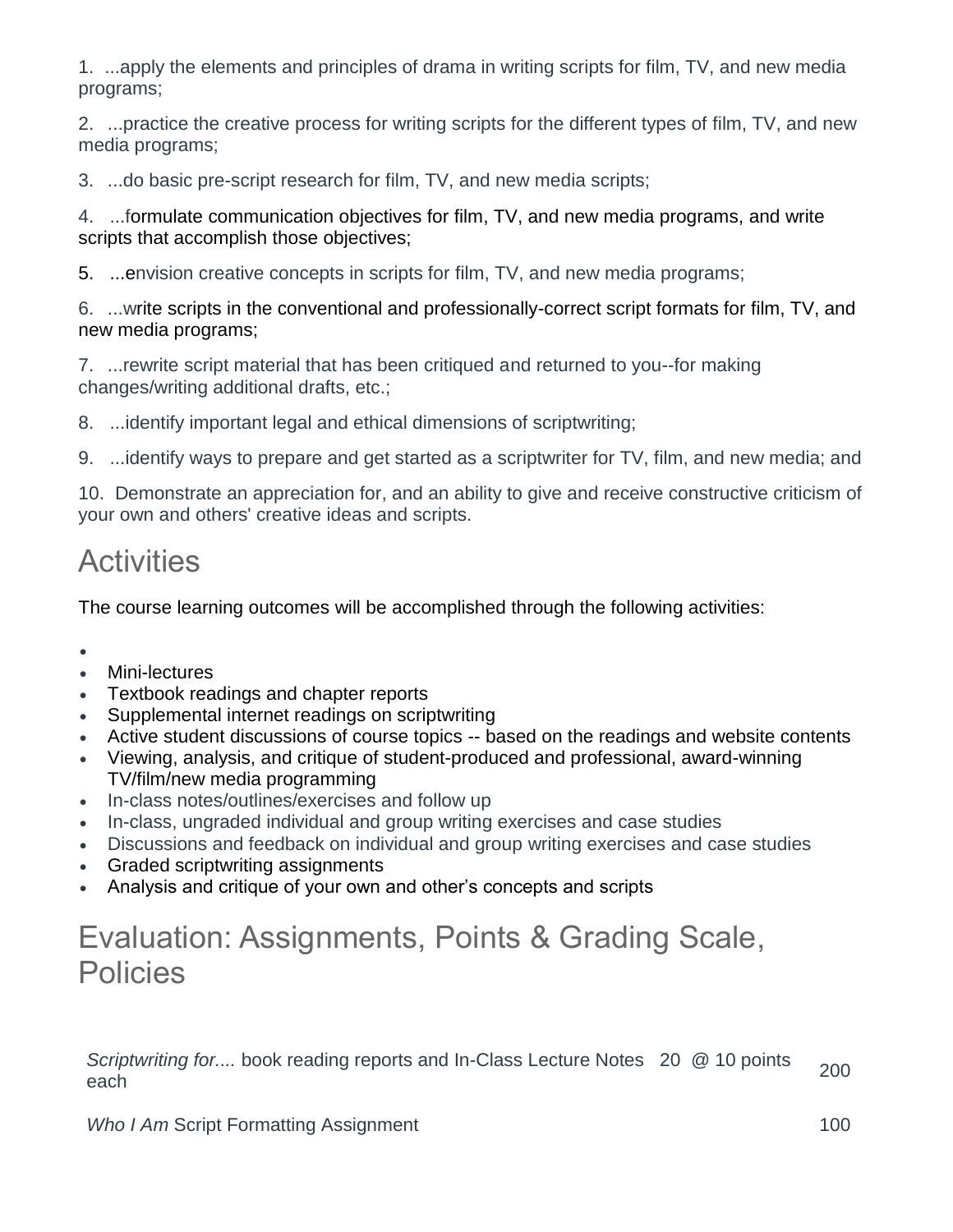| TV commercial/PSA/Show Promo Action Plan, Scripts & Storyboards | 100  |
|-----------------------------------------------------------------|------|
| Interview Show Action Plan and Script                           | 100  |
| Documentary/Reality Show Action Plan and Treatment/Script       | 150  |
| Corporate Media Action Plan & Treatment/Script                  | 100  |
| Short Film, Webisode, or Feature-Length Screenplay              | 150  |
| Attendance & Participation                                      | 100  |
| <b>TOTAL POINTS:</b>                                            | 1000 |

- Your grades for projects will be based upon grading criteria provided for each assignment -- and how well you satisfy the criteria. The criteria include several components:
- 1. Your creativity in utilizing the elements of drama to (potentially) elicit *pathos* in the audience through your script *visions;*
- 2. Your ability to write material in the appropriate script format -- based on the type of show; and
- 3. The clarity, completeness, and quality of the other areas that are included in each assignment.
- The specific criteria are included on each assignment page posted on this website. Be sure to include every component and requirement of the assignment - - or the submission will be considered incomplete and will negatively affect your grade. Also, your grades for these assignments will be posted on the *Grades* section of this course website.
- **A Special Note:** I will do my best to return your graded scripts back to you in a reasonable amount of time. It usually takes 1-2 weeks to grade and return assignments. The time-length that I need is based on the complexity and length of the assignment, other courses and projects I'm working on from week-to-week, and how long my *honey-do list* is for each weekend. I usually grade on the weekends which do not have too many other intrusions on my time. In any case, you can count on receiving graded scripts back to you *before* the next assignment is due so that you can benefit from my feedback *before* you write your next script. Your patience on this is much-appreciated.
- [Script Evaluation Codes](https://canvas.pointloma.edu/courses/45638/files/2717621/download?wrap=1) $\mathbb{R}$ [:](https://canvas.pointloma.edu/courses/45638/files/2717610/download?wrap=1)  $\blacksquare$  I have been using abbreviations rather than fullword/sentence explanations in my evaluations of student scripts. These codes will consist of single letters and short abbreviations. You can click on the Script Evaluation Codes to see these abbreviations and interpret my feedback- evaluations of your scripts. If you ever need a more complete explanation, I'm glad to meet with you and provide some additional explanation. This is all created for your benefit, learning, and growth as a scriptwriter.
- $\bullet$
- Grading Scale:
- Your course grade will be based upon the following cumulative point scale:
- 920-1000 A
- 900-919 A-
- 880-899 B+
- 820-879 B
- 800-819 B-
- $-780-799$  C+
- 720-779 C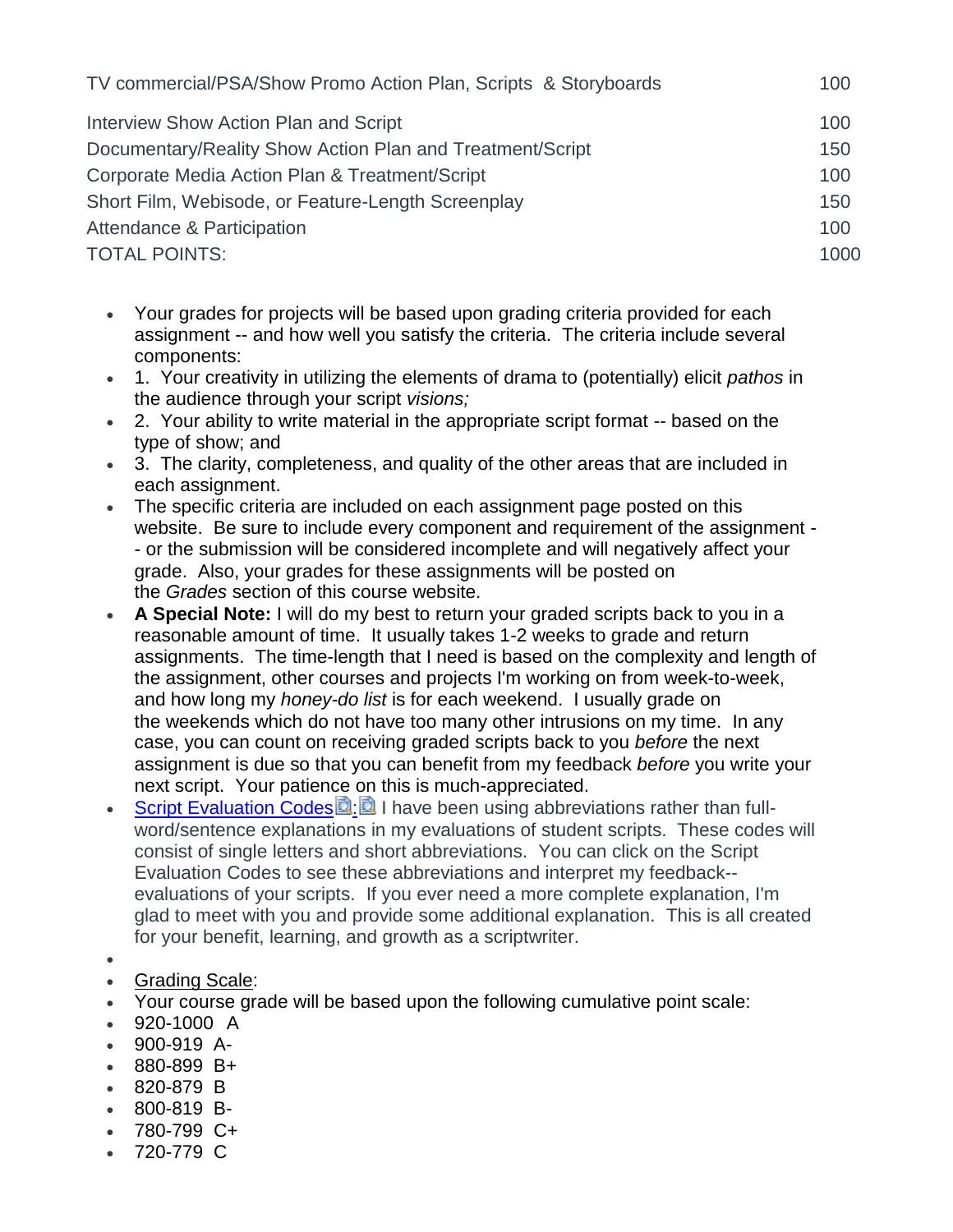- 700-719 C-
- $-680-699$  D+
- 620-679 D
- $-600-619$  D-

### Course Schedule

 FIRST MENTION OF CHAPTER READING is **emboldened** and signifies the day when that chapter's Reading Report assignment is due.

 $\bullet$ 

**WEEK 1:**

- **Wednesday, 9/4/19 NO READING ASSIGNED** 
	- A. Introductions
	- B. Syllabus, activities, assignments, etc.
- **Friday, 9/6/19 READING:** *Writing Scripts… Preface & Introduction* A. Syllabi, etc.--continued

 $\bullet$ 

- **WEEK 2:**
- **Monday, 9/9/19** *Chapter 1: Principles & Elements of Outstanding Scriptwriting*
- $\bullet$  A. Introductions (continued) $_{s_{\text{EPI}}}$ B. Discussion: principles and elements of drama
- **Wednesday, 9/11/19 READING:** *Chapter 2: Vision & Language of Scriptwriting*
	- A. Discussion: vision and language of scriptwriting
	- B. Screen examples on website
- **Friday, 9/13/19 READING:** *Chapter 4: The Vision: Scriptwriting Formats* A. Intro to *Who I Am* assignment B. Exercise: Script Formatting

 $\bullet$ 

- **WEEK 3:**
- **Monday, 9/16/19 READING:** *Chapter 3: The Vision -- Creativity & the Process of Scriptwriting*

A. Discussion: creativity and the process of scriptwriting

B. Work on *Who I Am* assignment -- w/instructor feedback

 **Wednesday, 9/18/19 READING:** *Chapter 9: News & Sports* A. Discussion: writing for news & sports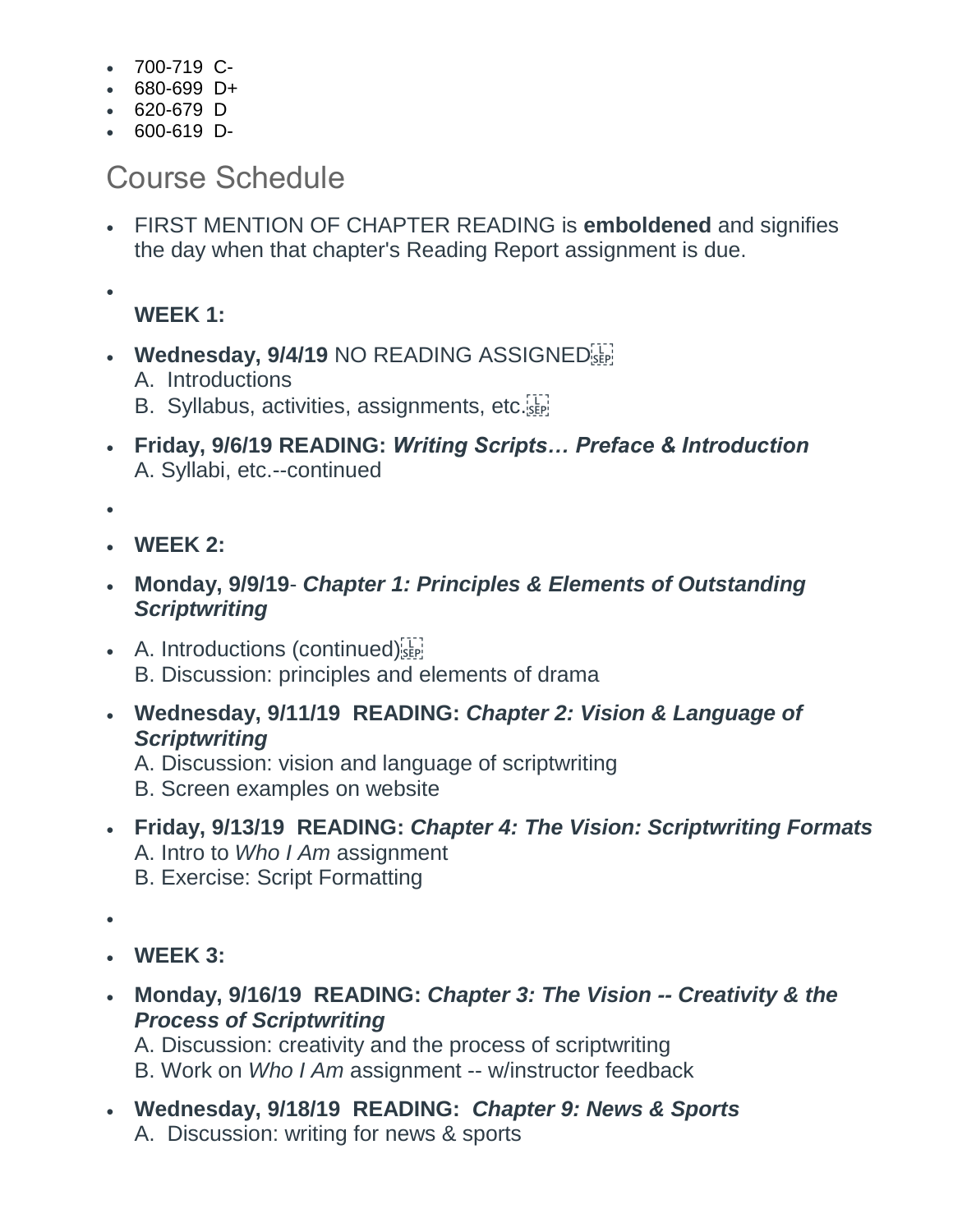- B. Screen program samples
- C. Group or individual exercise
- **Friday, 9/20/19** READING: **review Chapter 9** A. Exercise continued
- $\bullet$
- **WEEK 4:**
- **Monday, 9/23/19 READING:** *Chapter 10: Interview Shows & review Ch. 3--the creative process WHO I AM ASSIGNMENT DUE*
	- A. Discussion: Interview Show Assignment
	- B. Discussion: writing for interview shows
	- C. Screen program samples
- **Wednesday, 9/25/19** READING: review *Ch.10 Interview Shows & Ch. 3- the creative process*
	- A. Screening & Discussion--Interview show types & styles (continued)
	- B. Group Brainstorming session: interview show ideas
	- C. Screening interview shows: *[The McLaughlin Group](http://www.mclaughlin.com/)* (Links to an external

#### [site.\)](http://www.mclaughlin.com/) and *[Dr. Keith](https://www.youtube.com/watch?v=FAXZyn5G8nk&list=PLMATWUx3t7L96rNjgH09sBMvtz4Gjrma9)* (Links to an external site.[\)](https://www.youtube.com/watch?v=FAXZyn5G8nk&list=PLMATWUx3t7L96rNjgH09sBMvtz4Gjrma9)

 **Friday, 9/27/19** READING: review *Ch.10 Interview Shows & Ch. 3--the creative process*

A. Share interview show concept ideas

 $\bullet$ 

 $\bullet$ 

- **WEEK 5:**
- **Monday, 9/30/19** READING: *review Ch. 10 Interview Shows & Ch. 3--the creative process* A. Individual Exercise: start writing your interview show w/instructor
	- feedback
- **Wednesday, 10/2/19 READING:** *Chapter 11--Documentary*  A. Discussion: documentary TV shows and films B. Screen samples of documentaries
- **Friday, 10/4/19** READING: review *Ch. 11--Documentary...* A. Discussion & screen: documentaries (continued)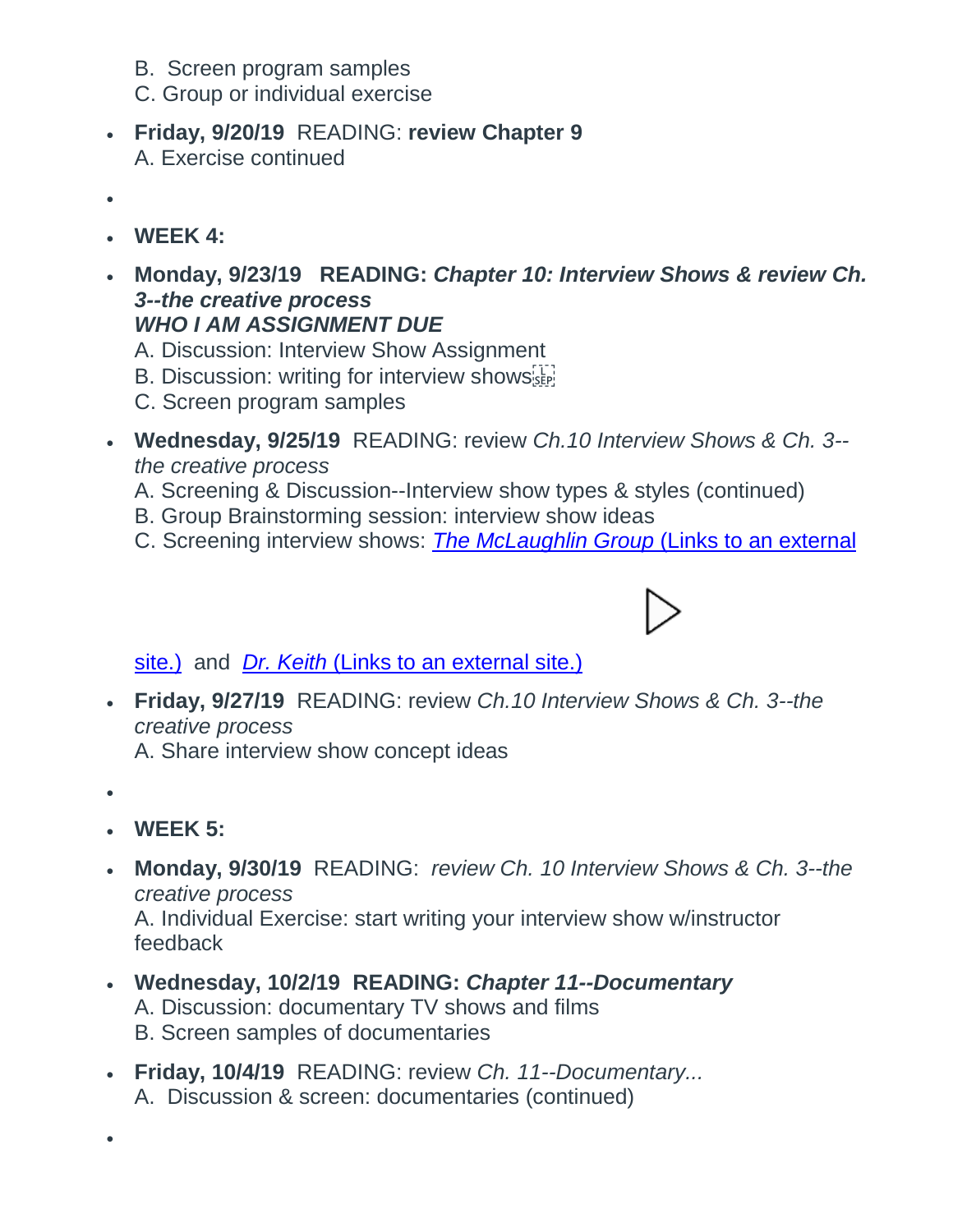- **WEEK 6:**
- Monday, 10/7/19 READING: SEPT review *Ch. 11--Documentary... INTERVIEW SHOW ASSIGNMENT DUE*

A. Discussion & screen: documentaries (continued)

- **Wednesday, 10/9/19 READING:** *Chapter 12--Reality Shows* A. Discussion & screen reality shows B. Group Brainstorm session: documentary or reality show series
- **Friday, 10/11/19** READING: review *Ch. 11--Documentary... and 12--Reality Shows* A. Group Presentation--documentary or reality show series concept
- $\bullet$
- **WEEK 7:**
- **Monday, 10/14/19 READING:** *Chapter 13 Corporate & Educational Media*

A. Discussion of corporate & educational programs

B. Screening & discussion of corp & ed programs--*[The Secret to](https://www.prageru.com/courses/life-studies/secret-success)  [Success](https://www.prageru.com/courses/life-studies/secret-success)* (Links to an external site.)

- **Wednesday, 10/16/19** READING: *review Ch. 12 Corporate...* A. Screening & discussion of corp & ed programs B. Begin "Corporate Video Case Study: **[C.A.S.A.](http://www.casaforchildren.org/site/c.mtJSJ7MPIsE/b.5301295/k.BE9A/Home.htm)** (Links to an external site.)"
- **Friday, 10/18/19** READING: *review Ch. 12 Corporate...*
	- A. Complete "Corporate..C.A.S.A." Case Study
	- B. Review Corporate & Educational Script Assignment
	- C. Group Brainstorm session: a corporate & educational program
- $\bullet$
- **WEEK 8:**
- **Monday, 10/21/19** READING: *review Ch. 13 Corporate...* **DOCUMENTARY ASSIGNMENT DUE** A. Share, Q & A, and Feedback: Corporate & Educational Program Ideas
- **Wednesday, 10/23/19 READING:** *Chapter 8: Commercials, PSA's & Promos*

A. Discussion: Commercials, PSA's and Promos B. Screening & discussion

- **Friday, 10/25/19** NO CLASS--FALL BREAK
- $\bullet$
- **WEEK 9**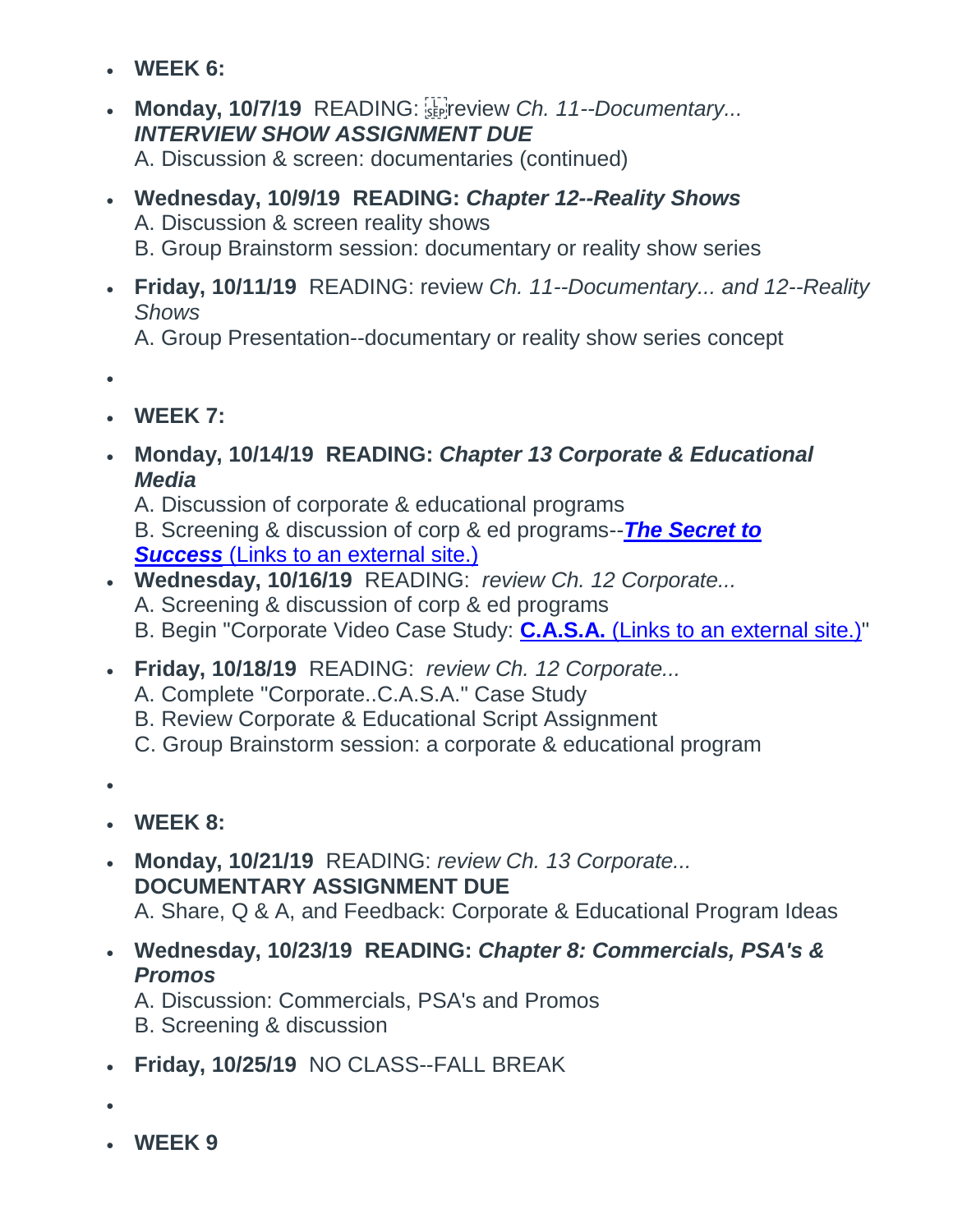- **Monday, 10/28/18** READING: *Review Ch. 8: Commercials...* A. Screening & Discussion
- **Wednesday, 10/30/19** READING: *Review Ch. 8: Commercials...* A. Group Brainstorming Session: Commercial OR PSA OR Show Promo Campaign
- **Friday, 11/1/19** READING: *Review Ch. 8: Commercials...* A. Group Brainstorming--Commercial Campaign...etc.
- $\bullet$
- **WEEK 10:**
- **Monday, 11/4/19 READING:** *Chapter 5: Film & Television Drama* **CORPORATE-EDUCATIONAL SCRIPT DUE** A. Discussion: film and television drama B. Screening & discussion
- **Wednesday, 11/6/19** READING: *review Ch. 5 Film...*
	- A. Screening & discussion
- **Friday, 11/8/19** READING: *review Ch. 5 Film...* A. Screening & discussion
- $\bullet$
- **WEEK 11:**
- **Monday, 11/11/19 READING:** *Chapter 6 Film & Television Comedy* A. Discussion: film and television comedy B. Screening & discussion
- **Wednesday, 11/13/19** READING: *review Ch. 6 Film...* A. Screening & discussion
- **Friday, 11/15/19** READING: *review Ch. 6 Film...* A. Screening & discussion
- $\bullet$
- **WEEK 12:**
- **Monday, 11/18/19 READING:** *Chapter 7: Short Films*
	- A. Principles & Elements of Drama in Short Filmsister!
	- B. Screenplay Synopsis/Short Comedy/Drama Script Assignment
	- C. Screen, analyze, discuss short films
- **Wednesday, 11/20/19** READING: *review Ch. 7 Short Films* **COMMERCIAL/PSA/PROMO CAMPAIGN ASSIGNMENT DUE** A. Short films--screening & discussion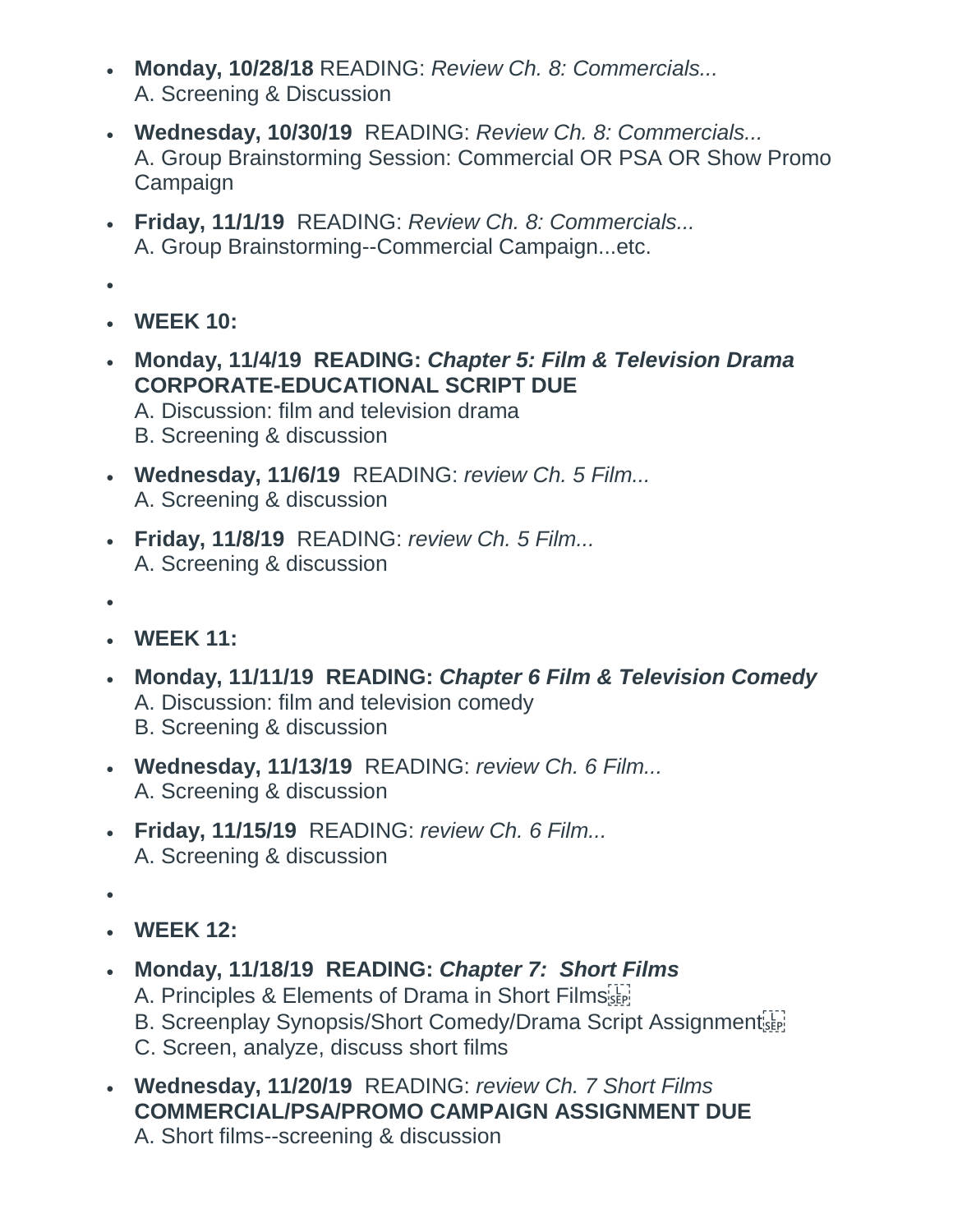- **Friday, 11/22/19** READING: *review Ch. 7 Short Films* A. Short films--screening & discussion
- $\bullet$
- **WEEK 13:**
- **Monday, 11/25/19** READING: *review Ch. 7 Short Films* A. Short films (continued)
- **Wednesday, 11/27/19 NO CLASS--HAPPY THANKSGIVING!**
- **Friday, 11/29/19 NO CLASS--HAPPY THANKSGIVING!**
- $\bullet$
- **WEEK 14:**
- **Monday, 12/2/19** READING: *review Ch. 7 Short Films* A. Discussion: short film ideas
- **Wednesday, 12/4/19** READING: *review Ch. 7 Short Films* A. Synopsis/short film script writing exercise w/instructor feedback
- **Friday, 12/6/19** READING: *review Ch. 7 Short Films* A. Synopsis/short film script writing exercise w/instructor feedback
- $\bullet$
- **WEEK 15:**
- **Monday, 12/9/19 READING:** *Chapter 14: Ethics and Law in Scriptwriting*

A. Discussion: ethics and law in scriptwriting B. Ethics writing case study & Potter Box Model

- **Wednesday, 12/11/19** READING: *Review Ethics…* A. Laws and legal issues (case studies)
- **Friday, 12/13/19 READING: Chapter 15: Getting Started**… A. Starting a writing career, getting experience and "your foot in the door," "should and should-not do's," resources, links, etc.
- **MONDAY, 12/16/19, 10 a.m. (or before): TV/FILM SYNOPSIS-SCRIPT ASSIGNMENT DUE**

Assignments: An Overview

#### **Watch Our** *Point TV* **Shows**

See all kinds of projects and films that can inform, inspire, and stir some creative thinking for this course and beyond.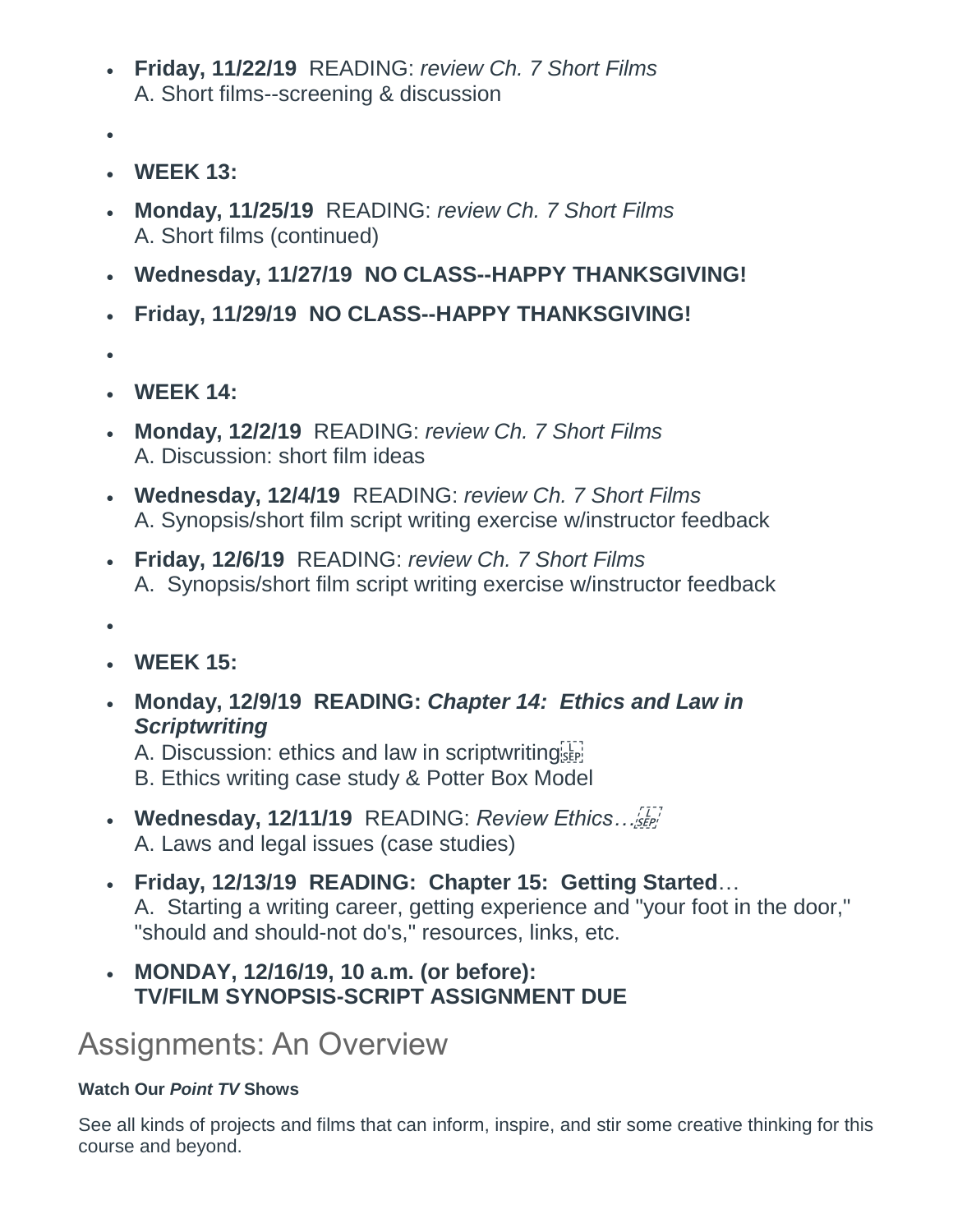Here's the *[Point TV](http://pointtv23.com/com425and243/)* website that includes show descriptions, production schedules, crew lists for shows, press releases/news about the latest news about the station and the media com and broadcast journalism students and their activities.

#### *[Point TV's Facebook](https://www.facebook.com/pages/Point-TV/447038881997027?ref=hl) Point TV [Vimeo Channel](https://vimeo.com/channels/pointtv) [Point TV YouTube Channel](https://www.youtube.com/channel/UCbSHEdR_GA73Wpay3g4OuBQ)*

The course learning outcomes will be accomplished through the following reading and writing assignments:

- *Scriptwriting for....* book chapter Reading Reports
- *Who I Am* Script
- Interview show script (sports, news/topic/issue oriented, etc.)
- Documentary treatment & script
- TV commercial/PSA script
- Corporate/industrial action plan & video script
- Screenplay synopsis for feature-length film, or short (7-10 min) drama/comedy script

Outstanding and producible scripts and concepts will be presented to producers in the COM 425 TV Workshop (fall, 2019 and spring, 2020) and COM 442 Field Production short film (spring, 2020) course for consideration for production and to be included on PLNU's *Point TV* YouTube channel. Or, you can produce your show-script with a COM 420 Communication Practicum (1-2 units)...AFTER you've completed COM 243 Intro to TV and Film Production.

### Course & Attendance Policies

#### **SOME ASSUMPTIONS:**

1. You are passionate about the media, and have a desire to learn all that you can;

2. You understand the power of story to engage and emotionally-move the audience;

3. You understand that the script is the most important component in producing successful TV and film programs, and that it is difficult for even professional writers to write great scripts; and

4. You understand that -- after this course -- you'll be involved in producing lots of television and film programs at PLNU. And just as professional film and TV directors and crew members are depending on the writer to "get it right" -- you, too, as a student, will have your peers depending on you to "get it right."

#### **PROFESSIONAL SOCIALIZATION**

A very important part of your preparation for working in the media industries (or any professional field) is "professional socialization." This includes the following: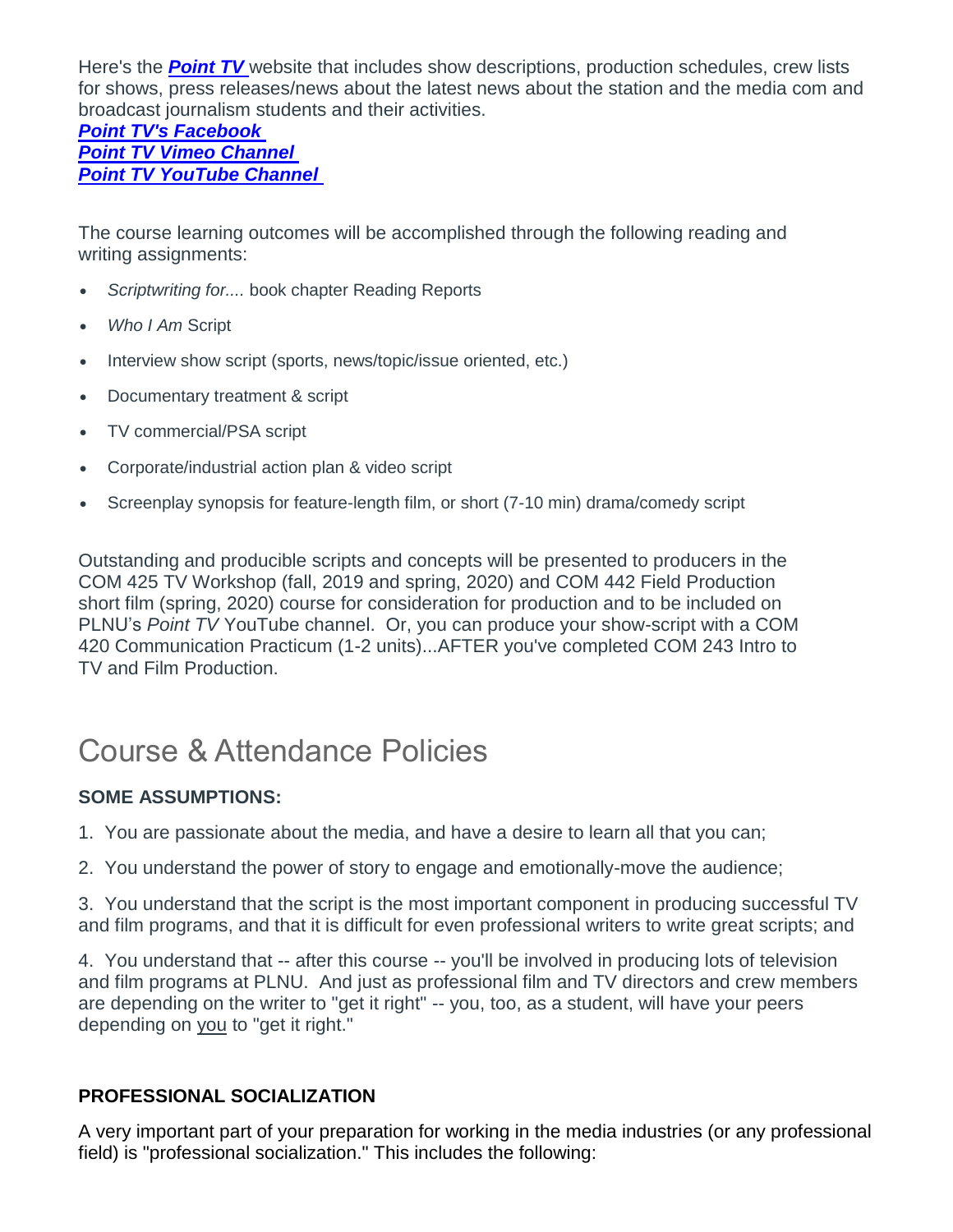1. Proving that you're serious about your education in the PLNU media communication major by consistent punctual arrival and attendance to all class sessions;

2. A laser focus attention to all in-class lectures, discussions, screenings, presentations, and exercises. This means NO SMART PHONE OR COMPUTER USAGE during class time...unless it is required for an assigned in-class exercise--see PLNU Classroom Behavior policies on this course website; and

3. Submitting all script assignments and reading reports by/before the deadline. It is extremely-important that you begin to demonstrate this ability. Meeting deadlines is evidence that you have made the assignment (and this course required in your major) **a priority** over other activities that you were able to accomplish that particular week.

#### **IN-CLASS PARTICIPATION:**

Ten (10) percent of your course grade is partially-based upon this part of your performance in this course. You will not receive a high "A" in this portion of the course simply by attending all class sessions and being on time. That is noble and notable, however, that is only a baseline requirement for receiving an "A" in attendance and participation. An "A" grade participant is one who exhibits excellent participation. They are consistently and actively involved in the class discussions. They are honest, yet tactful and respectful in their evaluation of other's work, and are open to criticism of their own work. They consistently provide insightful comments, pose pertinent and important questions, and generally enhance everyone's understanding of the course material by their presence and input. An excellent participant also exhibits an energetic and positive attitude throughout the semester.

#### **ATTENDANCE:**

This is, probably, the most important part of your professional socialization. Absences and tardiness are not acceptable in the media professions. The script is **the foundational component** for program production, and the ability to get the job done and show up is evidence of your seriousness, maturity, and priorities -- someone that your coworkers can count on to show up and get the job done! Therefore, perfect attendance will greatly help you to earn all points. All students start with 100 attendance and participation points. You can count on losing ten (10) points for every absence accumulated throughout the semester. I will usually shut the door at the beginning of class. If you have to open the door to enter after class starts, do tell me after class why you were late.

#### **From the Provost:**

Regular and punctual attendance at all classes in which a student is registered is considered essential to optimum academic achievement. Therefore, regular attendance and participation in each course are minimal requirements to be met. There are no allowed or excused absences except when absences are necessitated by certain university-sponsored activities and are approved in writing by the Provost.

Whenever the number of accumulated absences in a class, for any cause, exceeds ten percent of classes [this is equivalent to missing 4.5 sessions for this course], the faculty member has the option of filing a written report to the Vice Provost for Academic Administration which may result in de-enrollment, pending any resolution of the excessive absences between the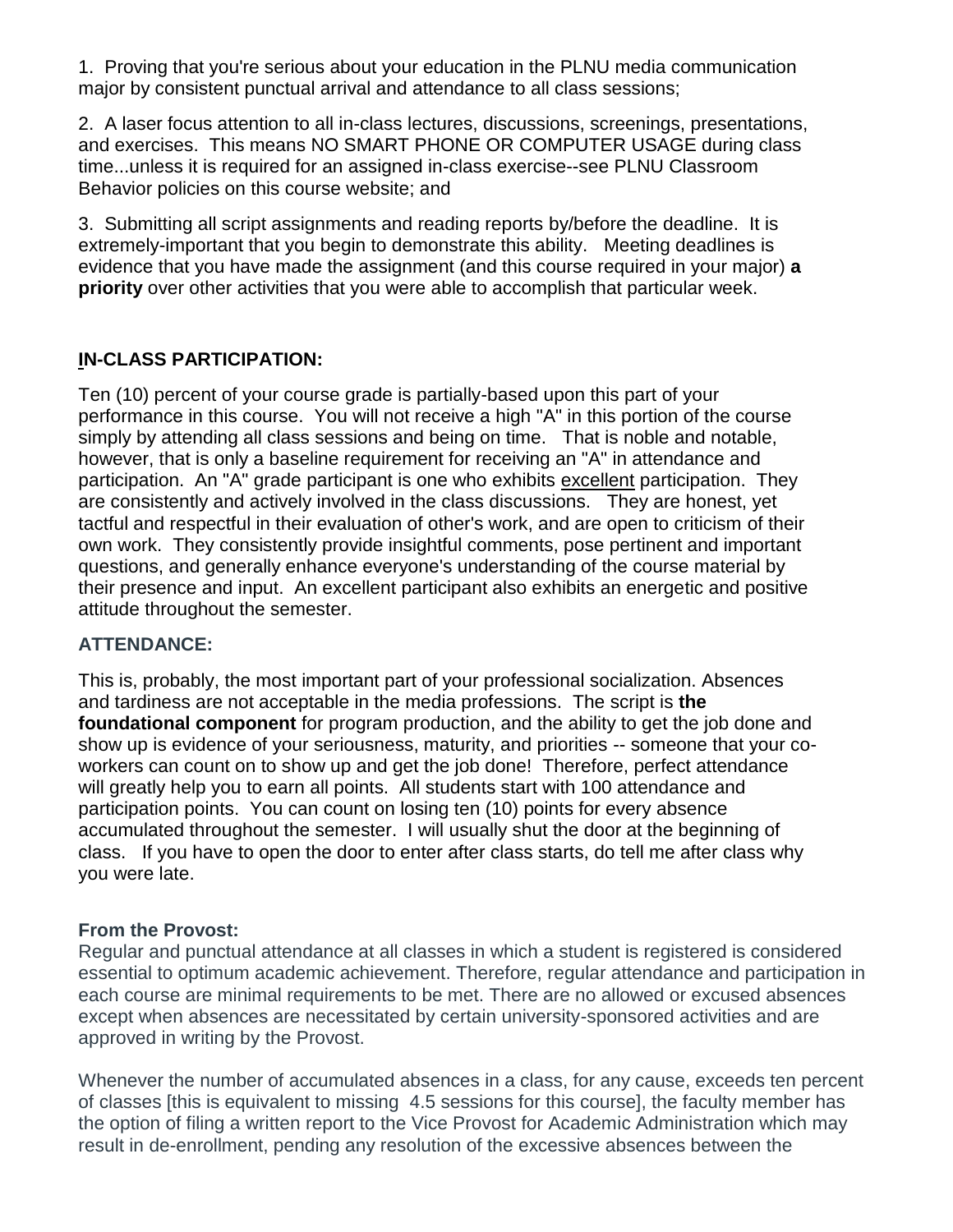faculty member and the student. If more than 20 percent [9 sessions or more in this course] is reported as missed, the faculty member may initiate the student's de-enrollment from the course without advance notice to the student. If the date of de-enrollment is past the last date to withdraw from a class, the student will be assigned a grade of "F" $\spadesuit$  or "NC." There are no refunds for courses where a de-enrollment was processed.

## PLNU Academic Honesty Policy

#### **PLNU ACADEMIC HONESTY POLICY**

Students should demonstrate academic honesty by doing original work and by giving appropriate credit to the ideas of others. Academic dishonesty is the act of presenting information, ideas, and/or concepts as one's own when in reality they are the results of another person's creativity and effort. A faculty member who believes a situation involving academic dishonesty has been detected may assign a failing grade for that assignment or examination, or, depending on the seriousness of the offense, for the course. Faculty should follow and students may appeal using the procedure in the university Catalog. See [Undergraduate Academic](https://catalog.pointloma.edu/content.php?catoid=41&navoid=2435#Academic_Honesty)  [Honesty Policy](https://catalog.pointloma.edu/content.php?catoid=41&navoid=2435#Academic_Honesty) for definitions of kinds of academic dishonesty and for further policy information.

### Academic Behavior & Student Radio/TV/Film Content Policies

### Academic Behavior Policy

Both faculty and students at Point Loma Nazarene University have the right to expect a safe and ordered environment for learning. Any student behavior that is disruptive or threatening is a serious affront to Point Loma Nazarene University as a learning community. Students who fail to adhere to appropriate academic behavioral standards may be subject to discipline. Although faculty members communicate general student expectations in their syllabi and disruptive student conduct is already addressed in the Undergraduate Student Handbook, the purpose of this policy is to clarify what constitutes disruptive behavior in the academic setting and what actions faculty and relevant administrative offices may take in response to such disruptive student behavior.

"Disruption," as applied to the academic setting, means classroom, instructor or classmaterelated student behavior that a reasonable faculty member would view as interfering with or deviating from normal classroom, class-related, or other faculty-student activity (advising, cocurricular involvement, etc.). Faculty members are encouraged to communicate positive behavior expectations at the first class session and to include them in course syllabi. Examples of disruptive classroom behavior include, but are not limited to:

- persistent speaking without being recognized or interrupting the instructor or other speakers;
- overt inattentiveness (sleeping or reading the newspaper in class);
- inordinate or inappropriate demands for instructor or classroom time or attention;
- unauthorized use of cell phone or computer;
- behavior that distracts the class from the subject matter or discussion;
- unwanted contact with a classmate in person, via social media or other means;
- inappropriate public displays of affection;
- refusal to comply with reasonable instructor direction; and/or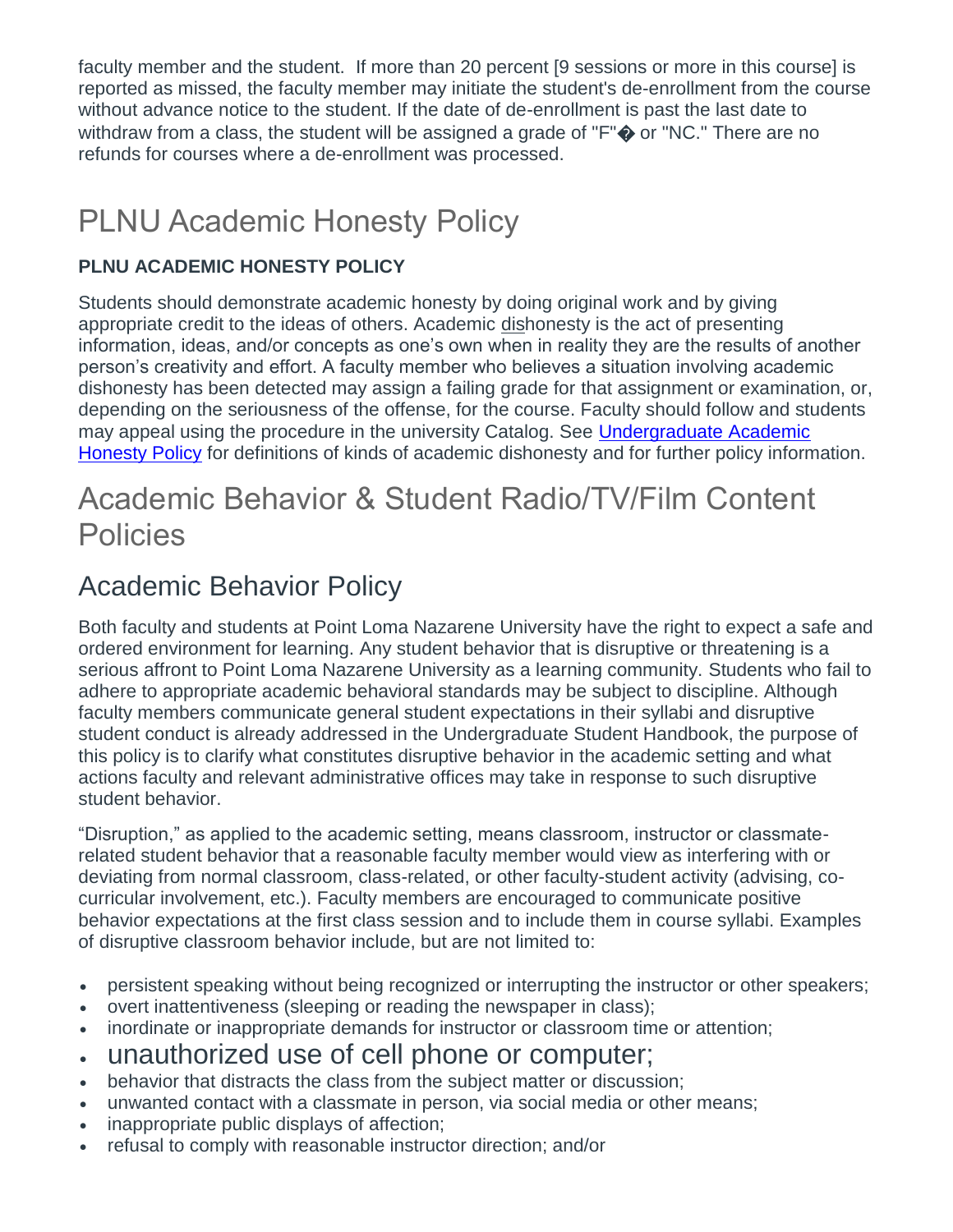• invasion of personal space, physical threats, harassing behavior or personal insults.

The policy applies if the behavior is reported by a faculty member or academic administrator and occurs exclusively or primarily in a student-faculty member interaction. Incidents which involve both academic and non-academic behavior may result in responses coordinated by the Vice Provost for Academic Administration and the Dean of Students.

Civil and polite expression of disagreement with the course instructor, during times when the instructor permits discussion, is not in itself disruptive behavior and is not prohibited.

Some students possess medical or psychological conditions that may affect functioning within the standards of the university. Although such students may be considered disabled and are protected under the Rehabilitation Act/ADA, they are required to meet the fundamental university academic and behavioral policy as described in the Student Handbook, Undergraduate Catalog and/or faculty syllabi.

#### **Student Radio/TV/Film Content Policies**

#### **Human Sexuality**

Given the content of present-day film and television media, human sexuality is portrayed in ways that go outside of the boundaries of acceptable behavior of the university and the sponsoring organization of PLNU...the Church of the Nazarene.

See the "Human Sexuality" section of the PLNU Student Handbook below...AND...the human sexuality statement of the Manual of the Church of the Nazarene (pp. 56-57). These statements express the values, beliefs, and behaviors related to human sexuality. They also serve as limits for PLNU student films, television, and radio shows. Students are not allowed to produce media that portray messages that serve to socialize, normalize, and/or glorify human sexuality that goes beyond the parameters included in these documents. Therefore, students are not allowed to produce such programs in PLNU media communication courses.

#### **PLNU Handbook, 2019: HUMAN SEXUALITY**

PLNU affirms the view of the Church of the Nazarene that human sexuality is one expression of holiness and beauty that God the Creator intended. Because all human beings are created in the image of God, they are of inestimable value and worth. As a result we believe that human sexuality is meant to include more than the sensual experience, and is a gift of God designed to reflect the whole of our physical and relational createdness. It is God's intention that in the sacramental union of marriage a man and woman may experience the joy and pleasure of sexual intimacy and from this act of intimate love new life may enter the world and into a covenantal community of care.

- Students are expected to abstain from sexual intimacy outside of heterosexual marriage.
- PLNU affirms that all human life, including life developing in the womb, is created by God in His image and is, therefore, to be nurtured, supported, and protected. A student, whether single or married, who becomes pregnant will receive grace-filled care and support within the PLNU community.
- PLNU seeks to be a community where lesbian, gay, bisexual, transgender and intersex persons are treated with dignity, grace, and holy love in the Spirit of Christ. We recognize the complexity of current issues related to same-sex attraction, same-sex marriage, and gender identity. The university desires to faithfully care for all students while engaging these conversations with respect, care, humility, courage, and discernment.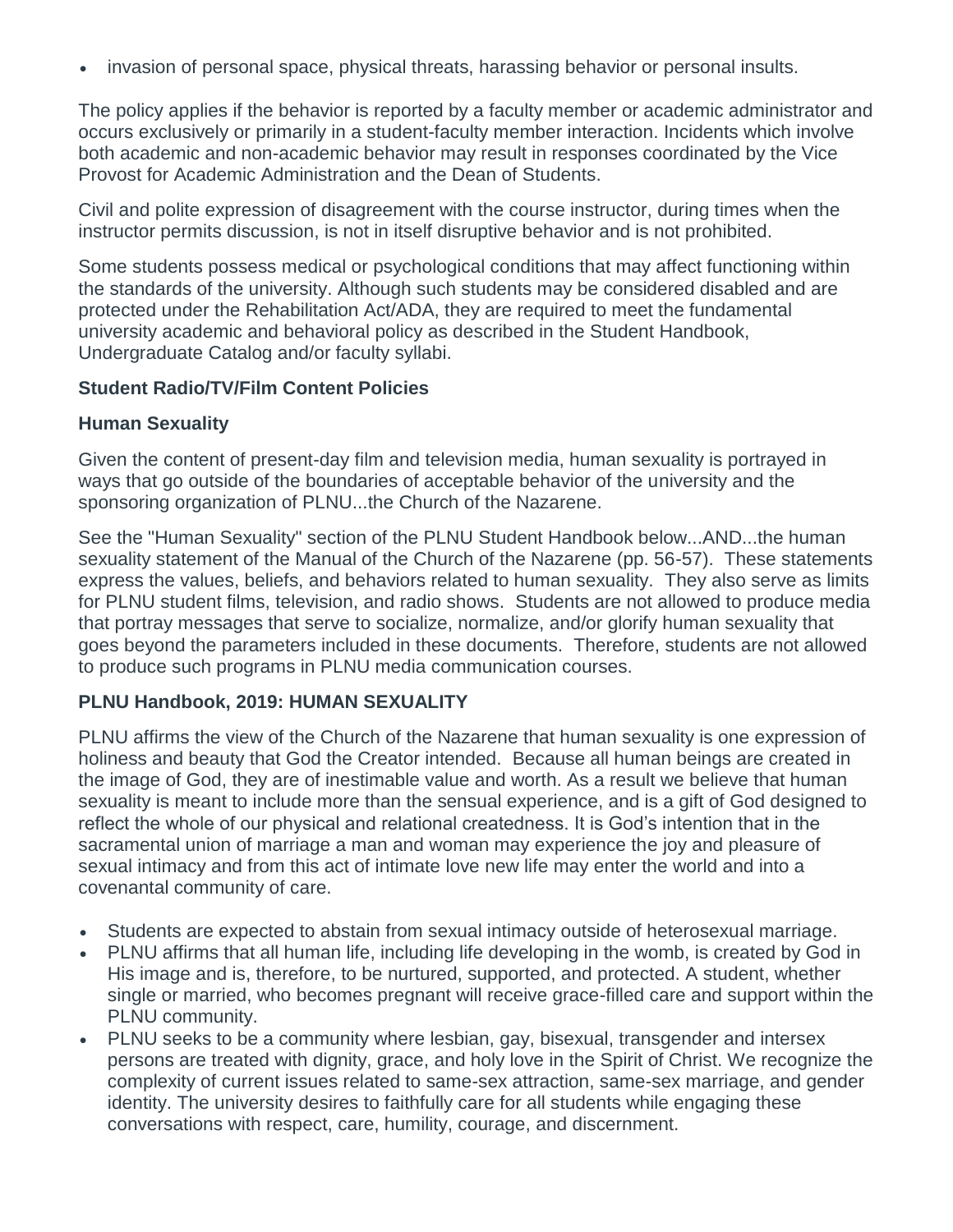- A student (or potential student) who needs assistance with matters related to gender identity (such as gender dysphoria, sexually ambiguous birth, legally altered birth documentation) is invited to discuss these concerns with the Associate Dean of Student Success and Wellness, who will provide support, care, and assistance in accessing university resources.
- Residential Life housing assignments, intercollegiate athletic team assignments, use of single gender restrooms, and locker rooms are consistent with one's assigned sex at birth.
- Developing a holistic Christian sexual ethic during the years of young adulthood is both challenging and rewarding. PLNU is a vital Christian community of Wesleyan heritage committed to helping our students develop and live out a holistic Christian sexual ethic while part of this community.

#### **"Human Sexuality," Manual: Church of the Nazarene (2013-2017)**

#### D. Human Sexuality

32. The Church of the Nazarene views human sexuality as one expression of the holiness and beauty that God the Creator intended for His creation. It is one of the ways by which the covenant between a husband and a wife is sealed and expressed. Christians are to understand that in marriage human sexuality can and ought to be sanctified by God. Human sexuality achieves fulfillment only as a sign of comprehensive love and loyalty. Christian husbands and wives should view sexuality as a part of their much larger commitment to one another and to Christ from whom the meaning of life is drawn.

The Christian home should serve as a setting for teaching children the sacred character of human sexuality and for showing them how its meaning is fulfilled in the context of love, fidelity, and patience.

Our ministers and Christian educators should state clearly the Christian understanding of human sexuality, urging Christians to celebrate its rightful excellence, and rigorously to guard against its betrayal and distortion.

Sexuality misses its purpose when treated as an end in itself or when cheapened by using another person to satisfy pornographic and perverted sexual interests. We view all forms of sexual intimacy that occur outside the covenant of heterosexual marriage as sinful distortions of the holiness and beauty God intended for it.

Homosexuality is one means by which human sexuality is perverted. We recognize the depth of the perversion that leads to homosexual acts but affirm the biblical position that such acts are sinful and subject to the wrath of God. We believe the grace of God sufficient to overcome the practice of homosexuality (1 Corinthians 6:9-11). We deplore any action or statement that would seem to imply compatibility between Christian morality and the practice of homosexuality. We urge clear preaching and teaching concerning Bible standards of sexual morality.

(Genesis 1:27; 19:1-25; Leviticus 20:13; Romans 1:26-27; 1 Corinthians 6:9-11; 1 Timothy 1:8- 10)

### PLNU Copyright Policy

#### **PLNU COPYRIGHT POLICY ®**

Point Loma Nazarene University, as a non-profit educational institution, is entitled by law to use materials protected by the US Copyright Act for classroom education. Any use of those materials outside the class may violate the law.